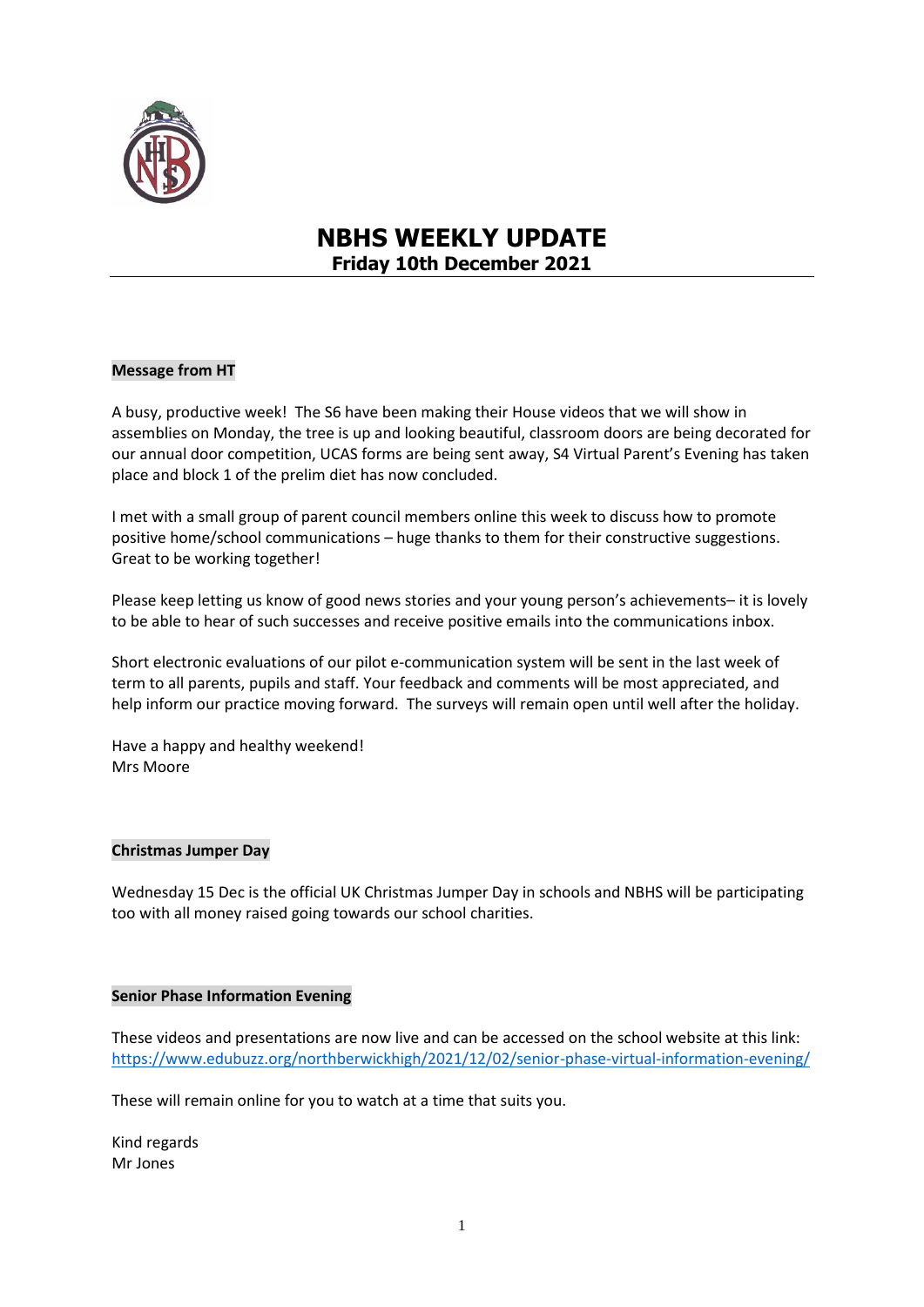#### **NBHS YPI success**

The Youth and Philanthropy Initiative (YPI) is a powerful active citizenship programme, empowering young people to make a difference in their communities while developing a range of skills. NBHS is an active participant in this. It was a pleasure for the winning team to be able to donate £3000 to the Bridges Project. Huge thanks to our wonderful pupils and Mr Binnie (who took the photo below but really should have been in it!) for their sterling effort.

Simen Jordsmyr Holm, Fundraising and Communications Manager for Bridges, commented: ""We're honoured to be the charity these students chose to support. Bridges Project is a charity for young people and we're therefore absolutely delighted to see that young people themselves recognise the work we do across East Lothian. Thanks to these students' hard work, we will be able to purchase additional IT equipment for our new IT & Education Suite, which we will launch soon. This Suite will provide digitally excluded young people with digital skills and access – the importance of which has very much been highlighted during the pandemic. It's just brilliant that these students will have a direct impact on the lives of other young people and we send them our heartfelt thanks."



#### **Developing the Young Workforce**



Returning for the academic year 2021-2022, DYW Live; providing live sessions to support the development of employability skills, career pathways and industry connections is now live. Find Out More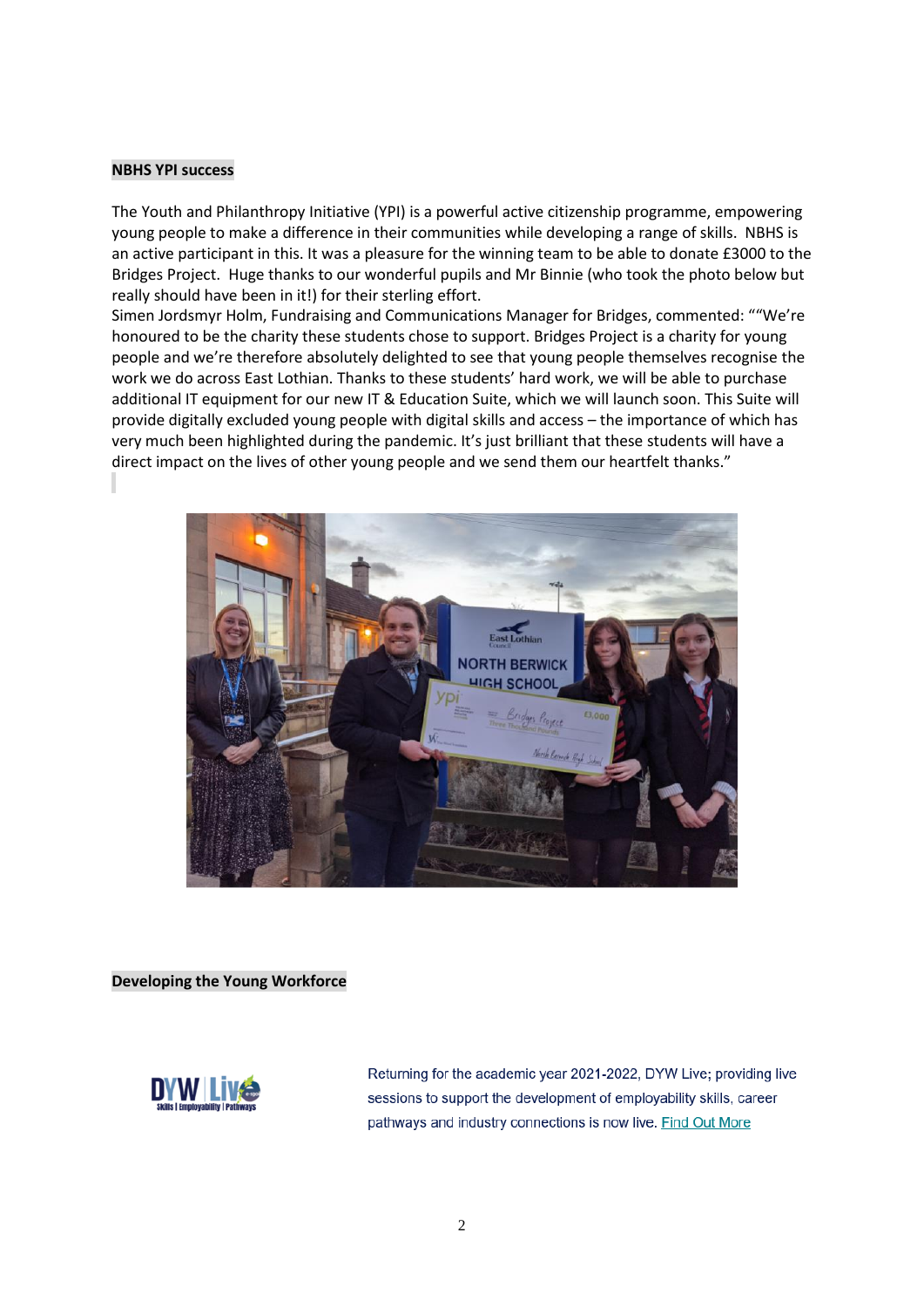#### **Duke of Edinburgh Award**

**S5 pupils** - there are a few places available for any pupil interested in completing their Silver award at the school this year. This is available to those who have completed their bronze award and for those wishing to start at Silver as a direct entrant. If your young person is interested, they are to come to a meeting in SS1 at interval on Monday 13th December.

**S4 pupils** - there is a meeting for all S4s interested in completing the bronze Duke of Edinburgh award. If your young person is interested, they are to attend a short meeting on Monday 13th December at lunchtime at 1.30 sharp in SS1

**S3** - Please watch this space as we will be offering places shortly.

#### **Absent Pupils Accessing Learning**

We appreciate there is a need to ensure provision for learning is in place for young people selfisolating or awaiting PCR test results. As Google Classroom (GC) has been set up for every class, key powerpoints or topic overviews are being routinely posted in class spaces. Assignments and home learning are also often posted for young people to access. Pupils can give parents/carers permission to access Guardian Summaries.

**Please encourage your young person to check their Google Classrooms in the first instance.** We're keen to encourage pupils to do this, if they are able to, including if a parent/carer receives a homework notification.

It is not currently possible to post coverage of every individual lesson online – pupils are very welcome to see their teacher upon their return should they require additional support. Please could pupils refrain from contacting teachers directly via Edubuzz, including outwith school hours – this was an incredibly useful way to get in touch during periods of lockdown, but we are now keen to encourage face:face conversation between pupils and teachers as much as possible.

Wherever possible, and if there is a concern, parents should contact [communications@northberwickhigh.elcschool.org.uk](mailto:communications@northberwickhigh.elcschool.org.uk) so that their query can be forwarded to the appropriate member of the extended leadership team.

As with everything at the moment, please know we are doing our absolute best to meet needs within the context we must currently operate.

Nationally, there are supplementary online learning offers available to all pupils as follows:

- The E-Sgoil online offer for Senior Phase learners can be accessed on GLOW and instructions for this are on our own school website: [https://www.edubuzz.org/northberwickhigh/wp](https://www.edubuzz.org/northberwickhigh/wp-content/blogs.dir/894/files/2020/10/GLOW-e-Sgoil-User-Guide-2020.pdf)[content/blogs.dir/894/files/2020/10/GLOW-e-Sgoil-User-Guide-2020.pdf](https://www.edubuzz.org/northberwickhigh/wp-content/blogs.dir/894/files/2020/10/GLOW-e-Sgoil-User-Guide-2020.pdf)
- For BGE learners, there are resources on West-OS, also accessed through GLOW the app will appear on the pupils' launch pad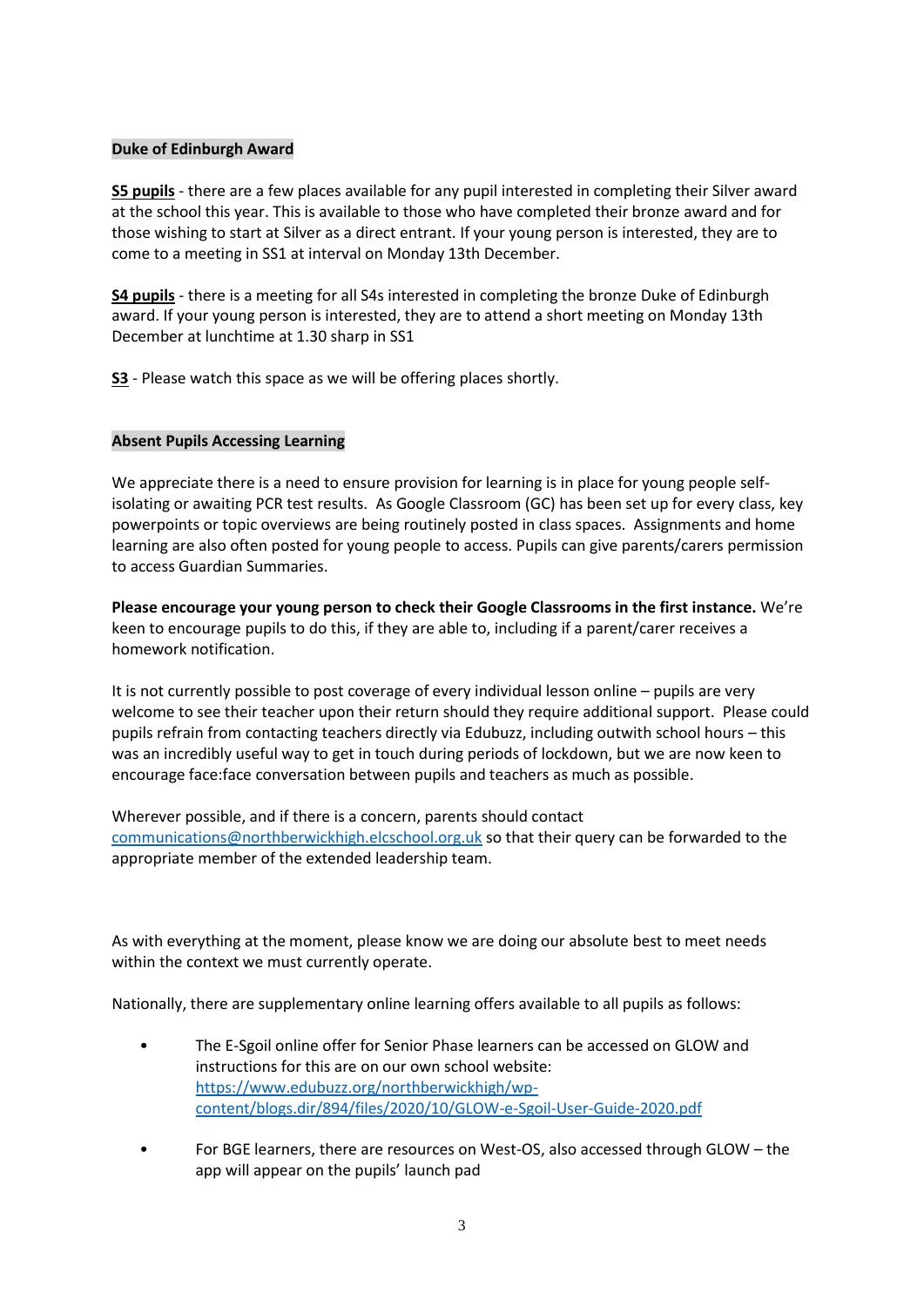- The National E-Learning Offer (NELO) can be accessed here: <https://education.gov.scot/nelo/> . This includes Learning Spaces for courses which can be accessed here:<https://www.thinglink.com/card/1421866155961745410>
- SCHOLAR resources for seniors can be found here:<https://scholar.hw.ac.uk/>

Please encourage young people who are well enough to do so, when isolating or awaiting PCR test results, to check these additional sources of support for their learning. They have been wellreceived by pupils and cover a large number of topics, themes and subjects.

# **Scottish Government Free Bus Travel for Under 22s survey**

The Scottish Government will soon be launching the Free Bus Travel Scheme for young people between the ages of 5 and 21. This aims to encourage greener travel patterns, and increase opportunities for young people to engage in employment, education and social activities and not be excluded due to travel costs. Transport Scotland will monitor the scheme as it progresses to check on use and impact. The first step is to try and understand current travel patterns so that any changes after the scheme is introduced can be identified.

Do you have a child aged 5-16, or are you a young person aged 12-21? If so, please complete our short travel survey for a chance to win up to £250 in Love2Shop vouchers. It should take no more than 10 minutes to complete.

# **[online1.snapsurveys.com/under22travelsurvey](https://online1.snapsurveys.com/under22travelsurvey)**

The closing date for all responses is **24th January 2022**.

#### **Child Disability Payment**

Child Disability Payment opens for new applications across the country from 29th November. Further information can be found here - <https://www.socialsecurity.gov.scot/>

Child Disability Payment provides money to help with the extra care and mobility costs children and young people with a disability may have, up to the age of 18.

People can find out more and apply through mygov.scot or by calling 0800 182 2222

#### **Careers**

**Mick Burns** Careers Adviser Email: [mick.burns@sds.co.uk](https://mail.elcschool.org.uk/owa/redir.aspx?C=fbGa3DGVrsUoQB2CnJP23eXwMGzxu7J1CtarT6dTOwkq_NlpJujXCA..&URL=mailto%3amick.burns%40sds.co.uk) **Mobile:** 07887 831454 Twitter: MickBurns2 Blog: [www.edubuzz.org/careers](http://www.edubuzz.org/careers)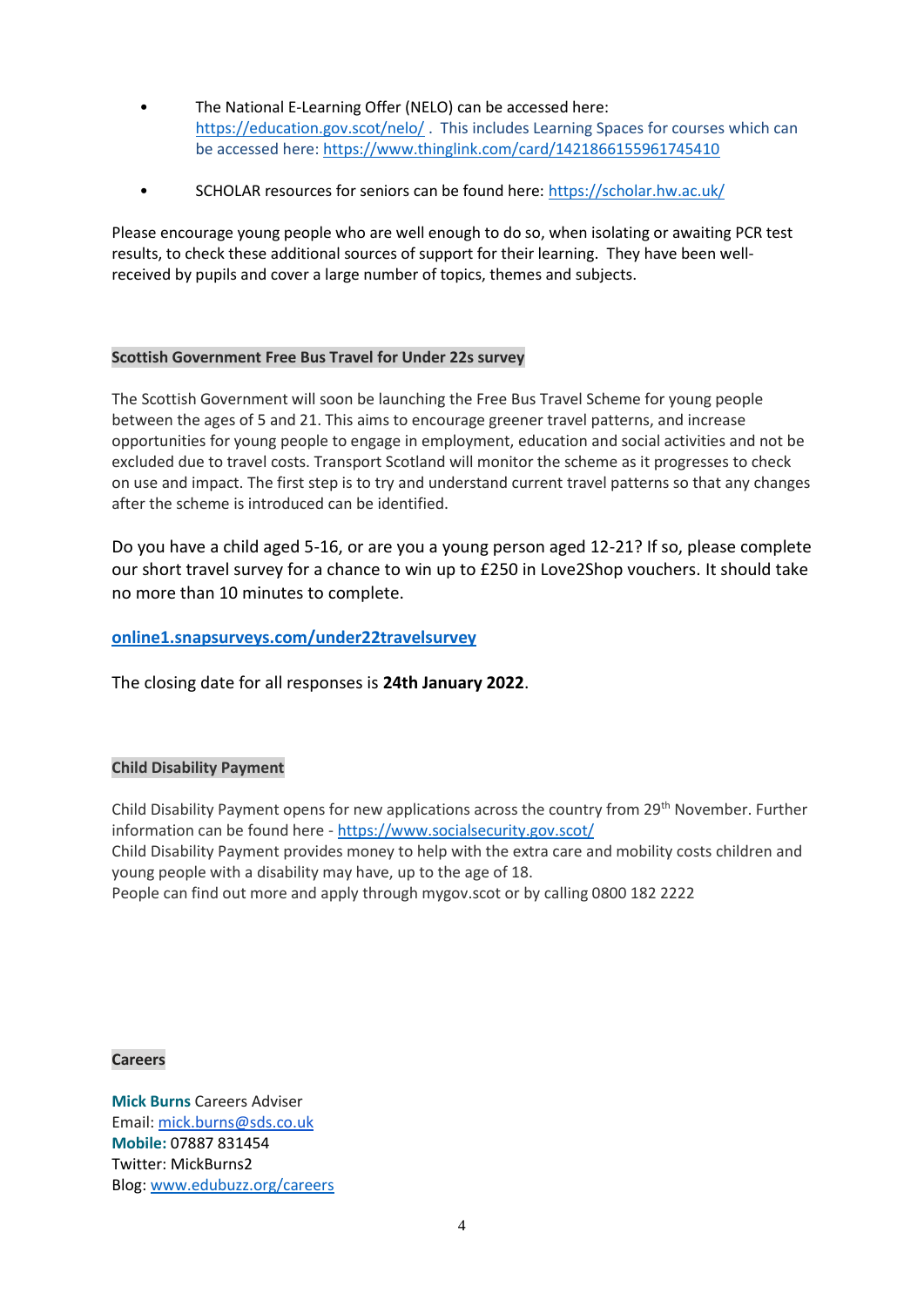#### **SDS and National Parent Forum of Scotland - FA event**

SDS and NPFS are arranging a session on Foundation Apprenticeships for parents and carers on Tuesday 14th December from 7pm-8pm. More details and registration link [here](https://www.edubuzz.org/careers/2021/12/07/sds-and-national-parent-forum-of-scotland-fa-event/)

#### **Parents Presentation**

You can access our presentation issued recently which covers (very quickly!) what we do at NBHS and links to our resources [here](https://www.edubuzz.org/careers/2021/11/30/10622/)

**S4-6 and considering college as an option?** The college preparation talks were delivered this week and you can view the presentation [here](https://www.edubuzz.org/careers/2021/11/18/applying-for-college-2022/) if you have any questions please email: [mick.burns@sds.co.uk](mailto:mick.burns@sds.co.uk) as soon as possible.

#### **Edinburgh College January start courses** [here](https://www.edinburghcollege.ac.uk/courses/january-courses)

#### **We're Podcasting again!**

I have added 2 podcasts from the Modern Languages Dept.

Find out about German Teaching Assistant Lisa's journey and how languages will feature in her future plan[s here](https://www.edubuzz.org/careers/2021/12/07/why-my-languages-are-important/)

After a long absence I am adding to our bank of interviews and this [one](https://www.edubuzz.org/careers/2021/11/18/using-languages-in-my-career/) features working and studying in languages/business/teaching

**AMEY, Morrisons, Leonardo, Form3, Atkins and Actelligent** are all offering Graduate Apprenticeships to school leavers. Degree level study and up to £20,500 salary, more information at [www.apprenticeship.scot](http://www.apprenticeship.scot/)

Apprenticeship and vacancies for Edinburgh and Lothians [here](https://www.edubuzz.org/careers/2021/12/08/latest-vacancies/)

**SRUC** Open Days information [here](https://www.edubuzz.org/careers/2021/11/10/sruc-open-days-2/)

We have delivered two **S5 careers talks** to the whole year and you can view the content [here](https://www.edubuzz.org/careers/2021/10/28/s5-buzz-talk-november-part-2/) You will find the survey an interesting snapshot of their future plans!

**Graduate Apprenticeship** (work and study for a degree) vacancies in Engineering and Business at [www.apprenticeship.scot](http://www.apprenticeship.scot/)

#### **BAE Systems apprenticeship recruitment** [here](https://www.edubuzz.org/careers/2021/11/04/bae-systems-apprenticeship-recruitment/)

#### **Some local vacancies**

Role: Accounts Apprentice Company: Archerfield House Location: North Berwick Archerfield House offer development opportunities and progression routes for their staff. They look to motivate their team with excellent rates of pay, benefits and generous holiday entitlements. Archerfield are currently looking for an accounts apprentice to study externally undertaking AAT level with Kaplan this will be 40 hours per week. Applicants must be aged 16-24 and live in East Lothian due to funding. Can any interested parties please email a CV to antonia@archerfieldhouse.com to find out more. Role: Ecommerce fulfilment assistant Company: CarAudioStuff Ltd Location: Dunbar Basic stock keeping, ordering and online order processing. Computer creation of products for online ecommerce stores Picking, packing, and fulfilling online orders for daily timed courier collection. General duties. On-site training will be given. Applicants must be aged 16-24 and live in East Lothian due to funding. CV should be sent to Ray Smith ray@raysmith.co.uk Contact: East Lothian Works, 9- 11 Lodge Street, Haddington EH41 3DX Tel: 01620 827262 Email: ELworks@eastlothian.gov.uk Role: Yard Hand Company: Belton Livery Location: Dunbar Belton Livery have an opportunity to join and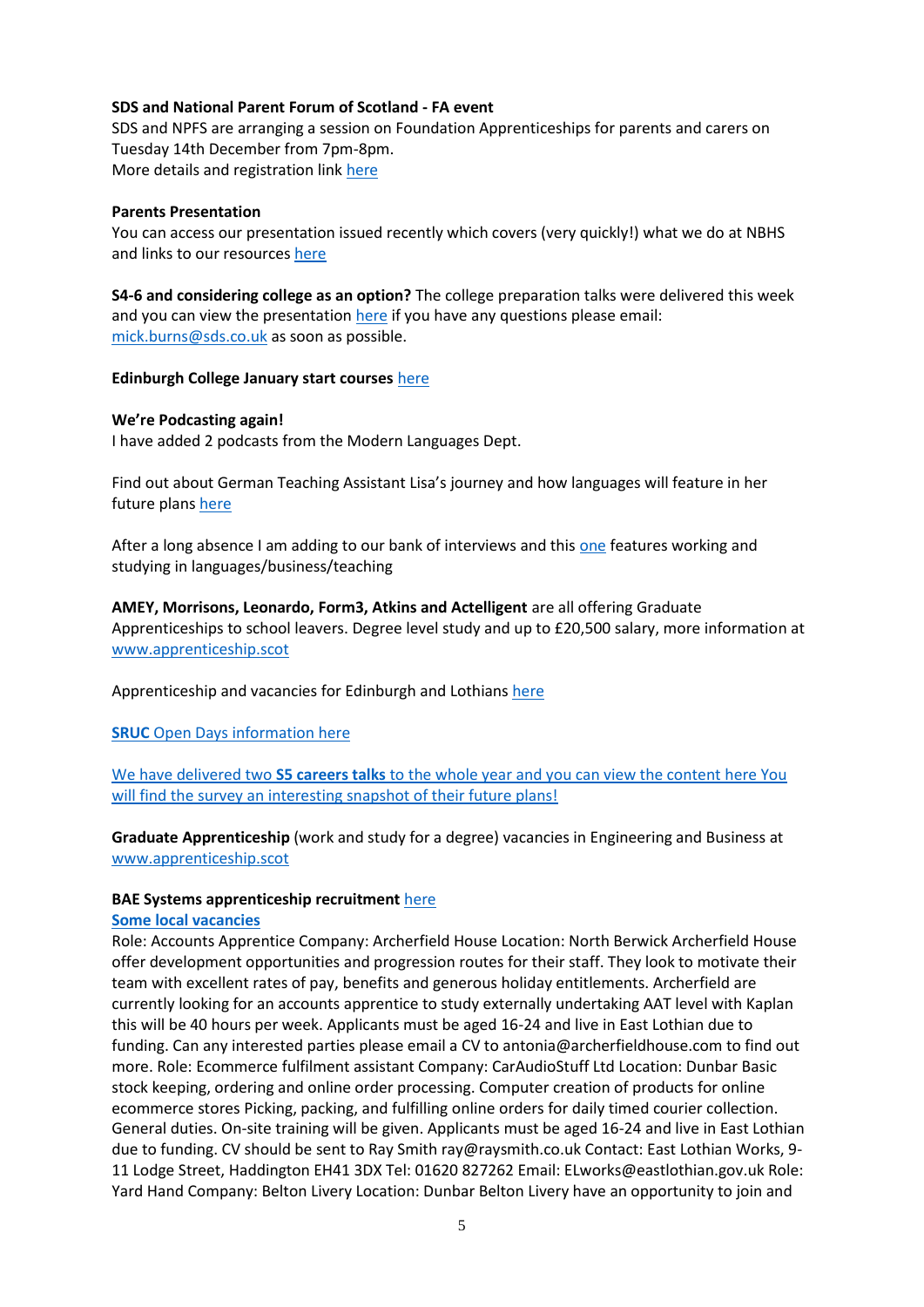help look after the horses at the livery: • Mucking out stables • Feeding horses • Preparing feed • Tacking up horses for lessons • Bringing horses from stables to field and vice versa. Helping in lessons with setting up of arena. Ensuring yard is clean and tidy. Training in all aspects of livery management including all health a safety procedures. Opportunity to ride our horses and increase their horse riding skills. On-site training from the owner who is highly experienced in horse care, horse riding and the running of a livery yard, and the opportunity industry recognised qualifications Applicants must be 16-24 and live in East Lothian due to funding. Please email CV to Marion Wilson: beltonlivery@hotmail.com Role: Junior Assistant Company: Mon Amour Hair Location: Post Seton Mon Amour Hair are looking for someone to join the team in a junior capacity, this could be after school work, with the potential to pick up more hours during school holidays, so may be of particular interest to pupils still at school. Apply by handing in CV to Mon Amour, 2 Seton Place, Cockenzie, Port Seton

# North Berwick High School PTA Online Festive Fair - Now Open!



Browse the wide range of wonderful products our local small businesses and craft producers have to offer.

Find unique gifts and bespoke items including: artwork, jewellery, candles, homeware and so much more......

Don't miss this great opportunity to support local businesses from the comfort of your own home! *Please share this invitation with friends and family*

**[Click here to enter our Festive Fair](https://festivefair-nbhspta.org/)**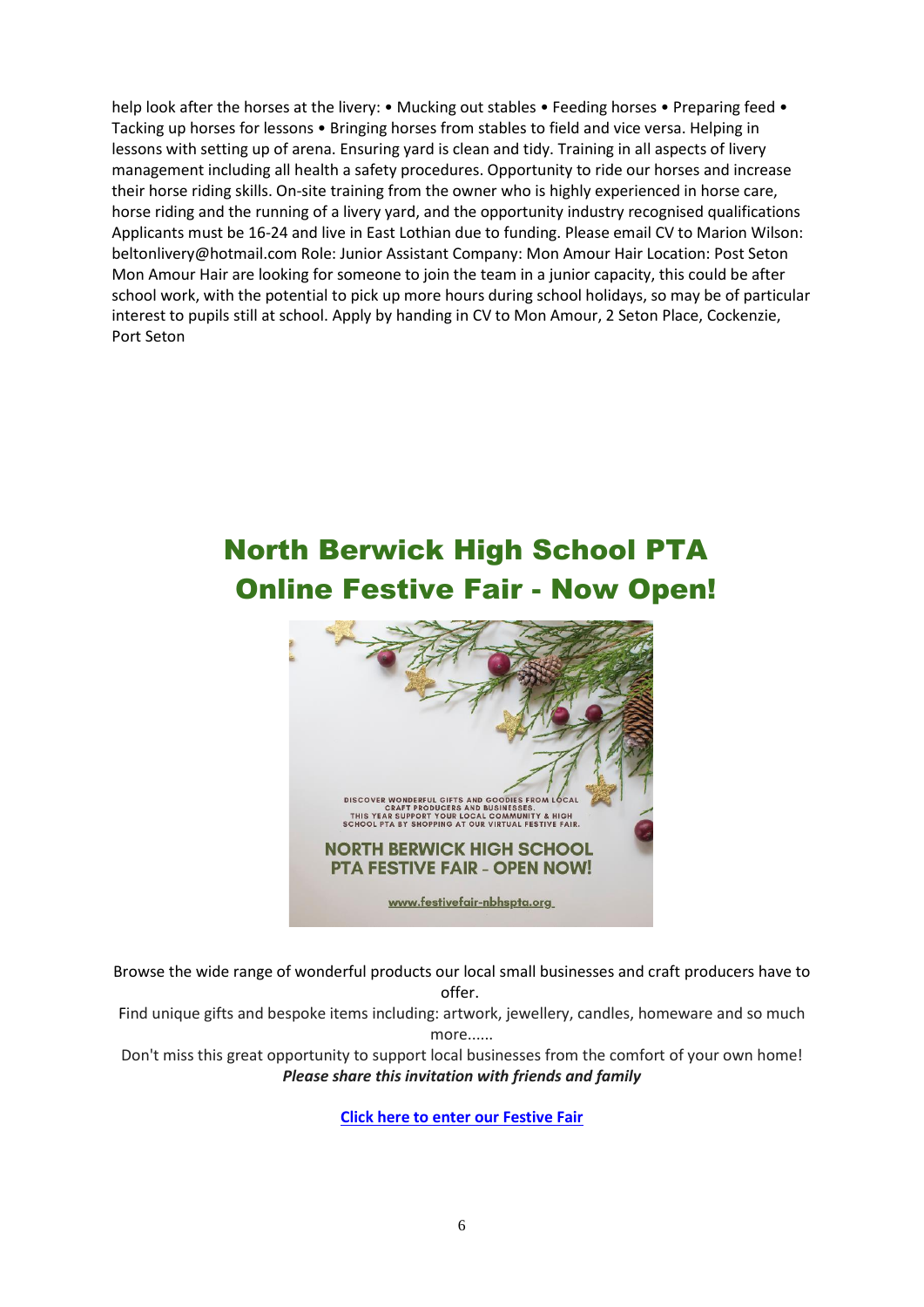## NHS Lothian Health Protection Team

As you may be aware from the news, a more precautionary approach is currently being taken for the new variant of COVID-19 'Omicron', until more information is gathered about this variant. Therefore, this may mean a change in the way that the 'close contacts' of people who test positive for the new variant are identified, and what advice is given to them. Please pay attention to any updates from the school, and check the NHS inform website [\(https://www.nhsinform.scot/illnesses-and](https://www.nhsinform.scot/illnesses-and-conditions/infections-and-poisoning/coronavirus-covid-19/test-and-protect/coronavirus-covid-19-guidance-for-households-with-possible-coronavirus-infection)[conditions/infections-and-poisoning/coronavirus-covid-19/test-and-protect/coronavirus-covid-19](https://www.nhsinform.scot/illnesses-and-conditions/infections-and-poisoning/coronavirus-covid-19/test-and-protect/coronavirus-covid-19-guidance-for-households-with-possible-coronavirus-infection) [guidance-for-households-with-possible-coronavirus-infection\)](https://www.nhsinform.scot/illnesses-and-conditions/infections-and-poisoning/coronavirus-covid-19/test-and-protect/coronavirus-covid-19-guidance-for-households-with-possible-coronavirus-infection) for more information.

# **Covid Mitigations**

**Face coverings are a vital Covid mitigation. All young people are encouraged to bring them from home and must wear them appropriately. This is even more important at the moment, with rising case numbers nationally.**

It continues to be **ESSENTIAL** that all pupils follow the one way system, wear their face coverings (unless exempt) and ensure good hand hygiene. We need to work together to stay safe.

Please use the information in the Warn and Inform letter as your guide to current protocols.

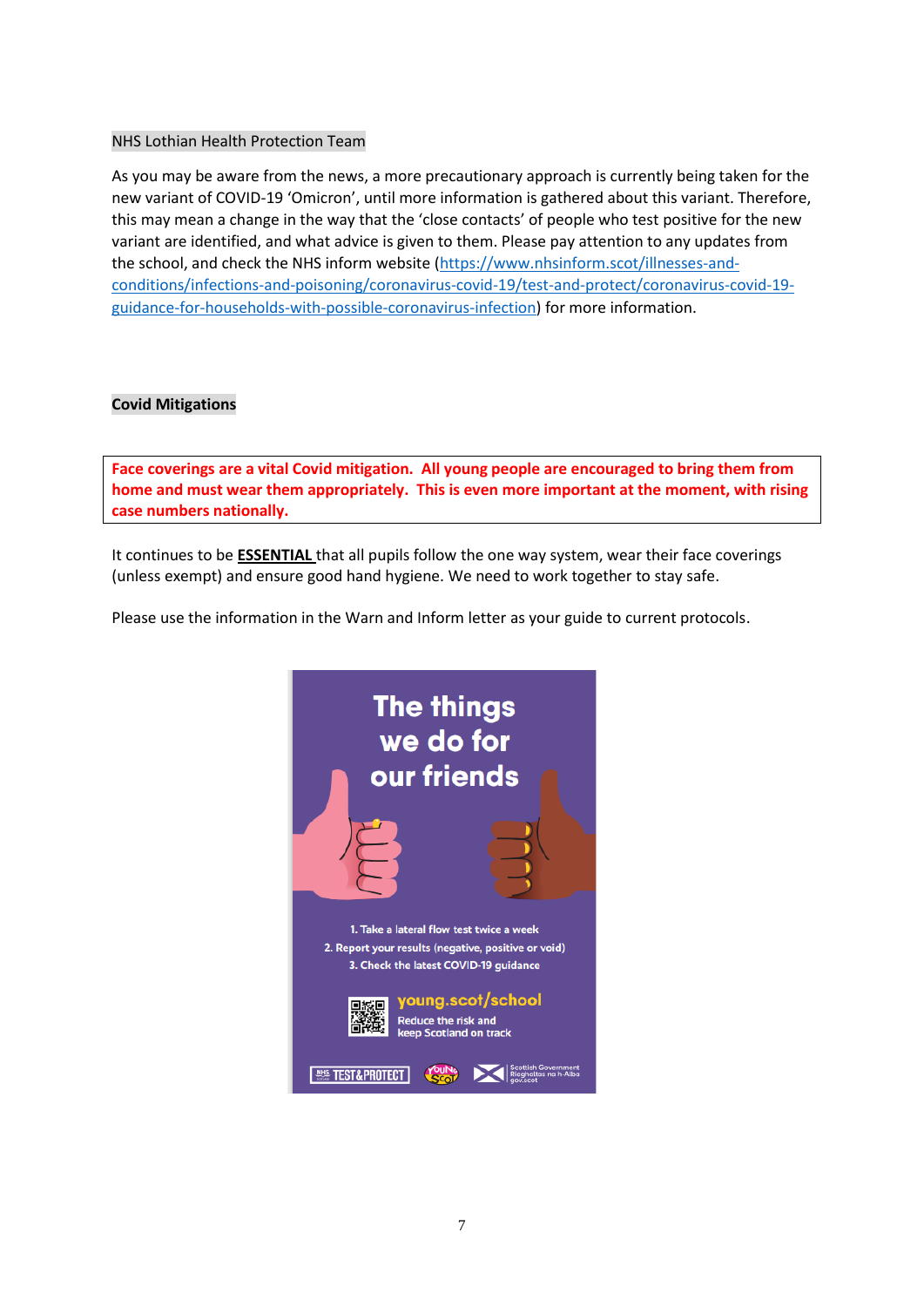#### **Consent for Asymptomatic Test Kits**

It's not too late for any parent/carer to give their consent for their young person to pick up a pack of LF kits from the school office. Young people can pick up consent forms at reception which give further information – parents can also give their consent via a very simple online process.

#### **Asymptomatic Testing**

With children back at school it's important to be aware of the latest guidance to help everyone stay safe.

For the latest information, visit:

[gov.scot/publications/coronavirus-covid-19-getting-tested](file://///nb-server1/subjects/Admin/Diane/Weekly%20update/September%202021/gov.scot/publications/coronavirus-covid-19-getting-tested) Testing can help reduce the risks of an outbreak. Pupils should test themselves twice a week, reporting the results online even if they are negative or void.

You may find the Parent Club webpage on testing useful: COVID-19 testing for staff and pupils | [Parent Club.](https://www.parentclub.scot/articles/covid-19-testing-staff-and-pupils).

#### **Parents coming into school building**

Please note that the following COVID-19 mitigation measure remains in place during this time: parents and carers cannot come into the school building. Unfortunately, this means that if your child forgets something, you cannot drop the item off at school for them.

#### **COVID-19 Lateral Flow Test Replacements for the holiday period**

Pupils are strongly encouraged to continue to pick up replacement lateral flow test kits.

They can do this in one of the following ways:

- E-mail your request to [admin@northberwickhigh.elcschool.org.uk](mailto:admin@northberwickhigh.elcschool.org.uk)
- Ask a member of staff at the office

It is our advice that pupils and staff should collect sufficient test kits before going on holiday, to allow them to continue testing in the week prior to return and to continue regular testing thereafter.

**All pupils and staff are encouraged to take a test shortly prior to return (the night before, or the morning of, their return to school).**

#### **Attendance Mailbox**

Separate from the East Lothian COVID-19 email address mentioned above, we would like to remind you that NBHS has a dedicated email address for all attendance matters. There is no need to phone the school – just send an email to the attendance address below, giving the detail of absence, appointments etc. **Please be sure to include the reason for your child being absent from school**; we need this information to ensure that all absences are recorded correctly. We recommend that you add this email address to your contacts so this it is quick and easy for you to access: **[attendance@northberwickhigh.elcschool.org.uk](mailto:attendance@northberwickhigh.elcschool.org.uk)**

8